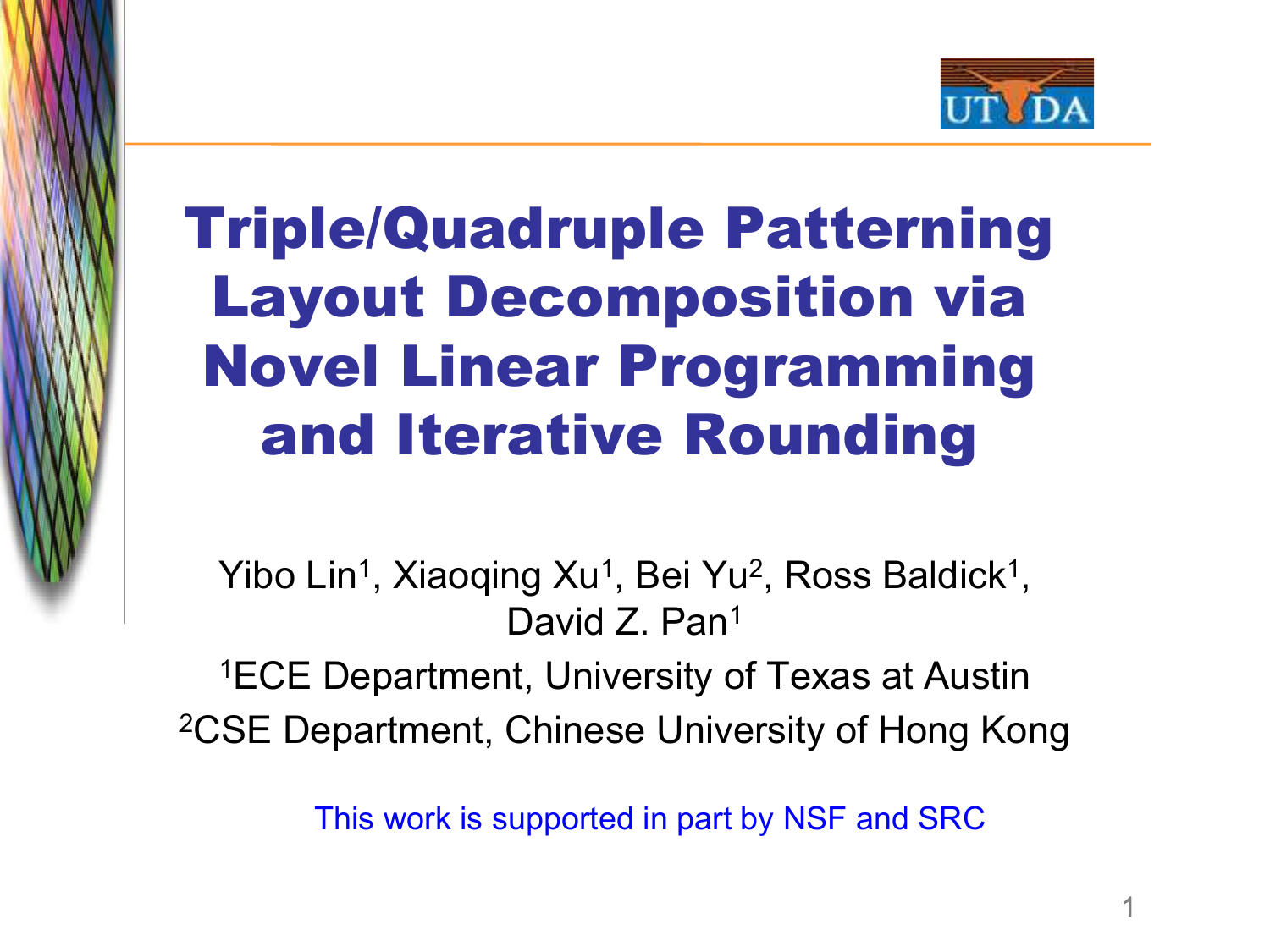# **Outline**

- **Introduction**
- A New Framework for Layout Decomposition
	- $\cdot$  ILP  $\rightarrow$  LP relaxation with iterative rounding
- **Experimental Results**
- **Conclusion**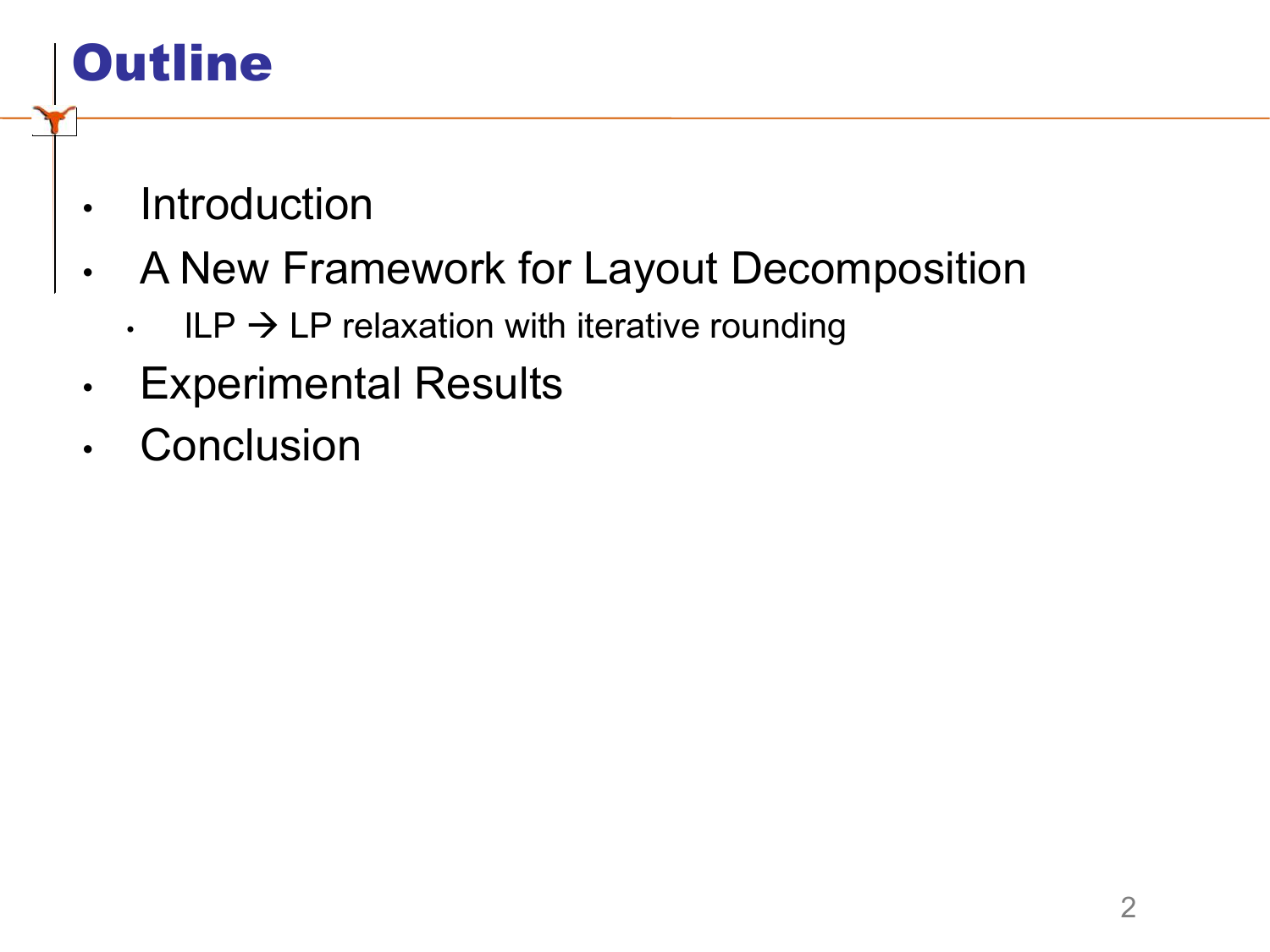# Triple Patterning Lithography (TPL)

- An example of TPL conflict graph and decomposition
- Layout decomposition is a fundamental problem for multiple patterning



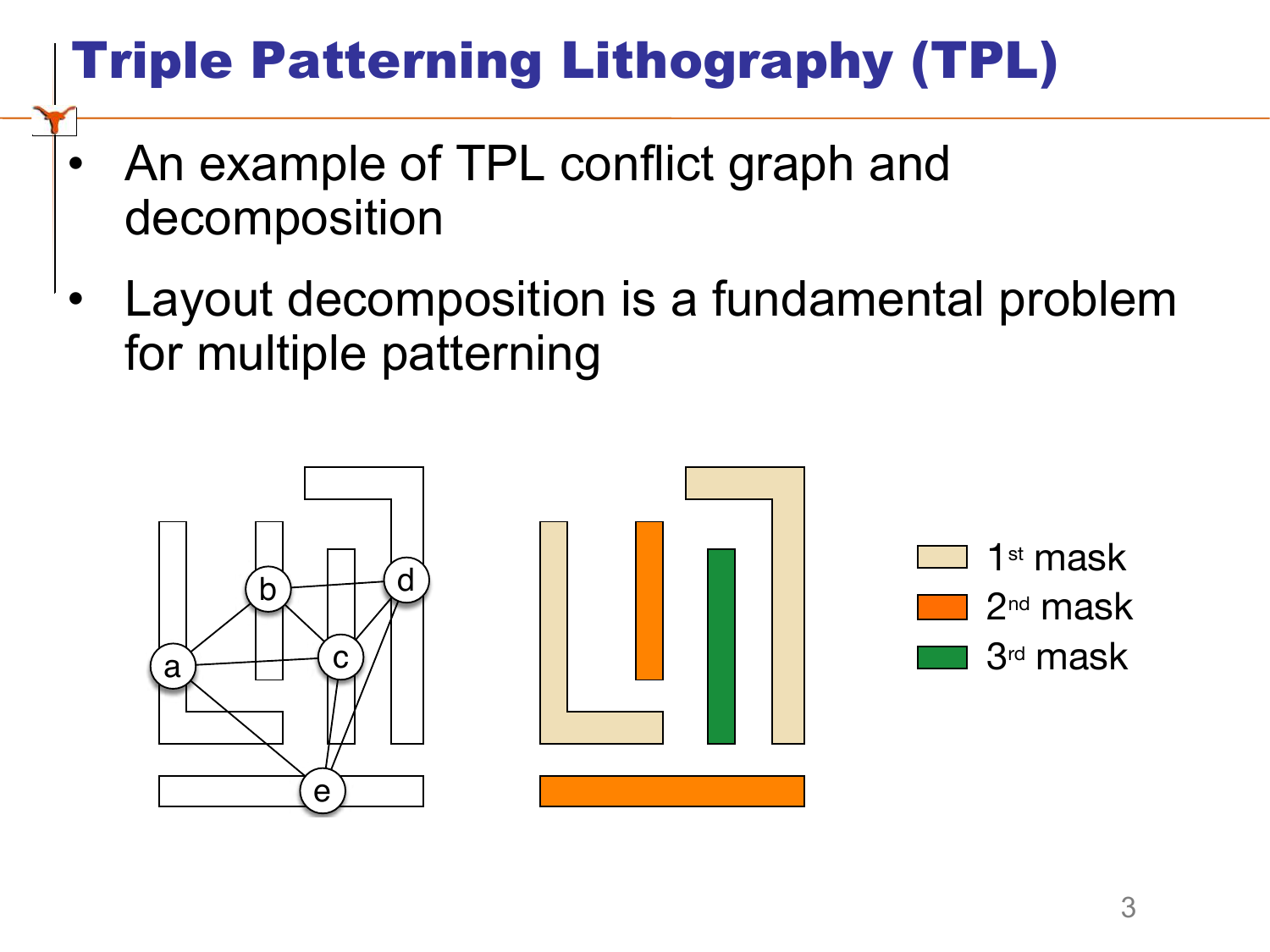# Quadruple Patterning Lithography (QPL)

• An example of QPL layout decomposition (coloring) and conflict graph

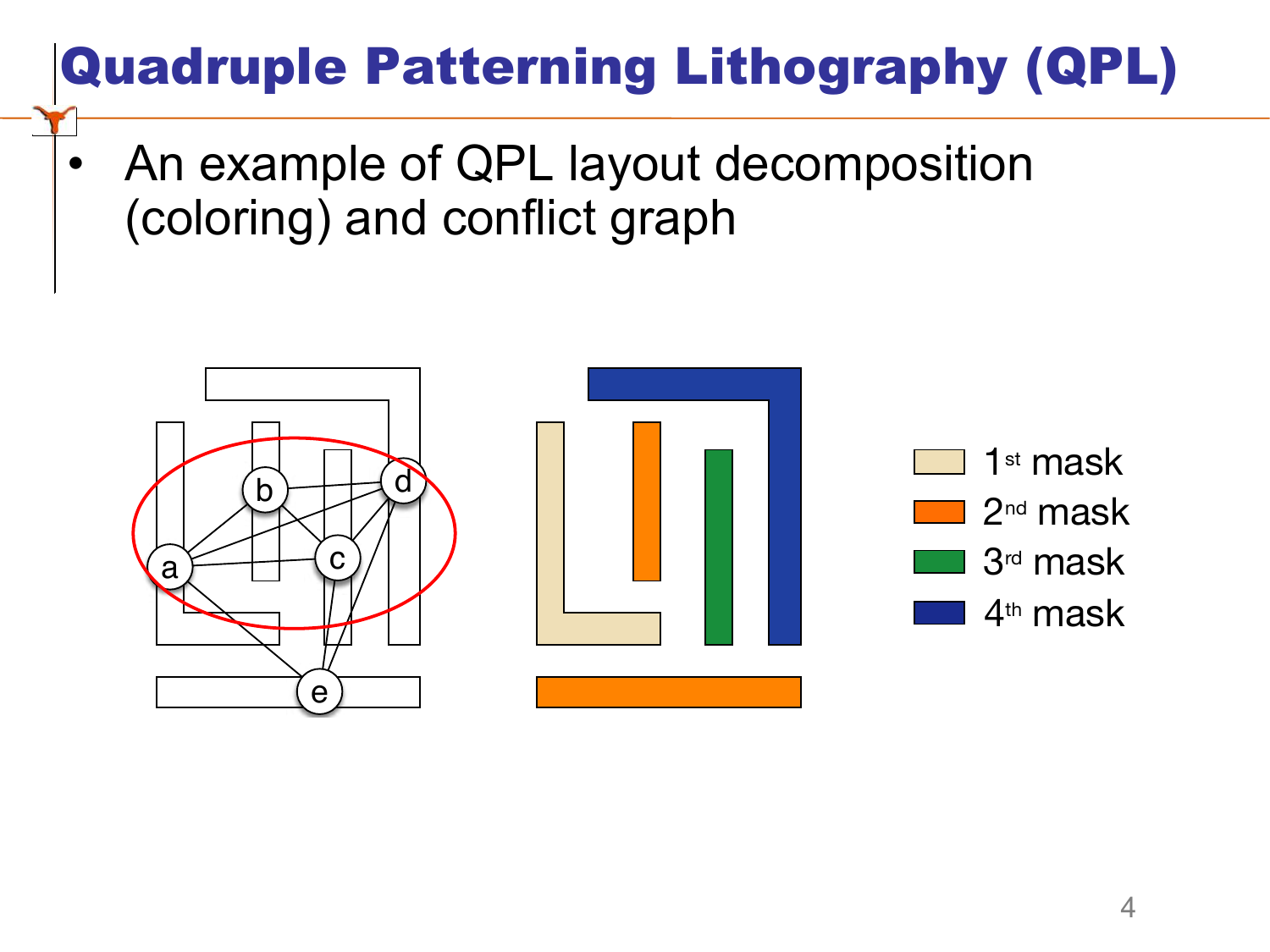# Stitch Insertion

The picture can't be displayed.

Stitch may be inserted to resolve conflict



- However, strongly discouraged due to misalignment and yield loss
- In this work, we do not allow stitch insertion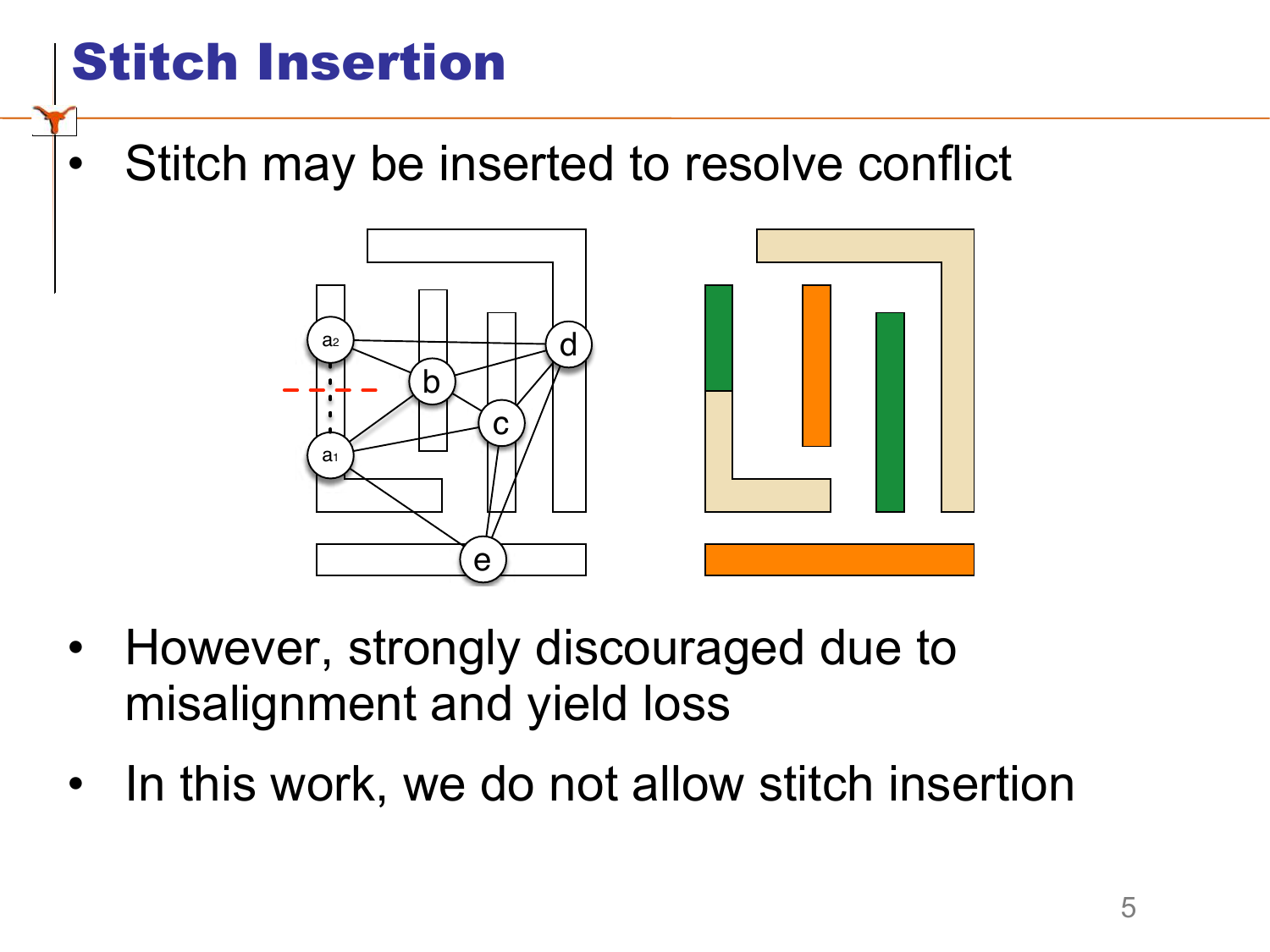#### Current State of MPL Decomposition

- **ILP or SAT:** [Cork+, SPIE'08], [Yu+, ICCAD'11], [Cork+, SPIE'13]
- **Greedy or heuristic:** [Ghaida+, SPIE'11], [Fang+, DAC'12], [Kuang+, DAC'13], [Fang+, SPIE'14]
- **SDP or graph search:** [Yu+, ICCAD'11], [Chen+, ISQED'13], [Yu+, ICCAD'13], [Yu+, DAC'14]

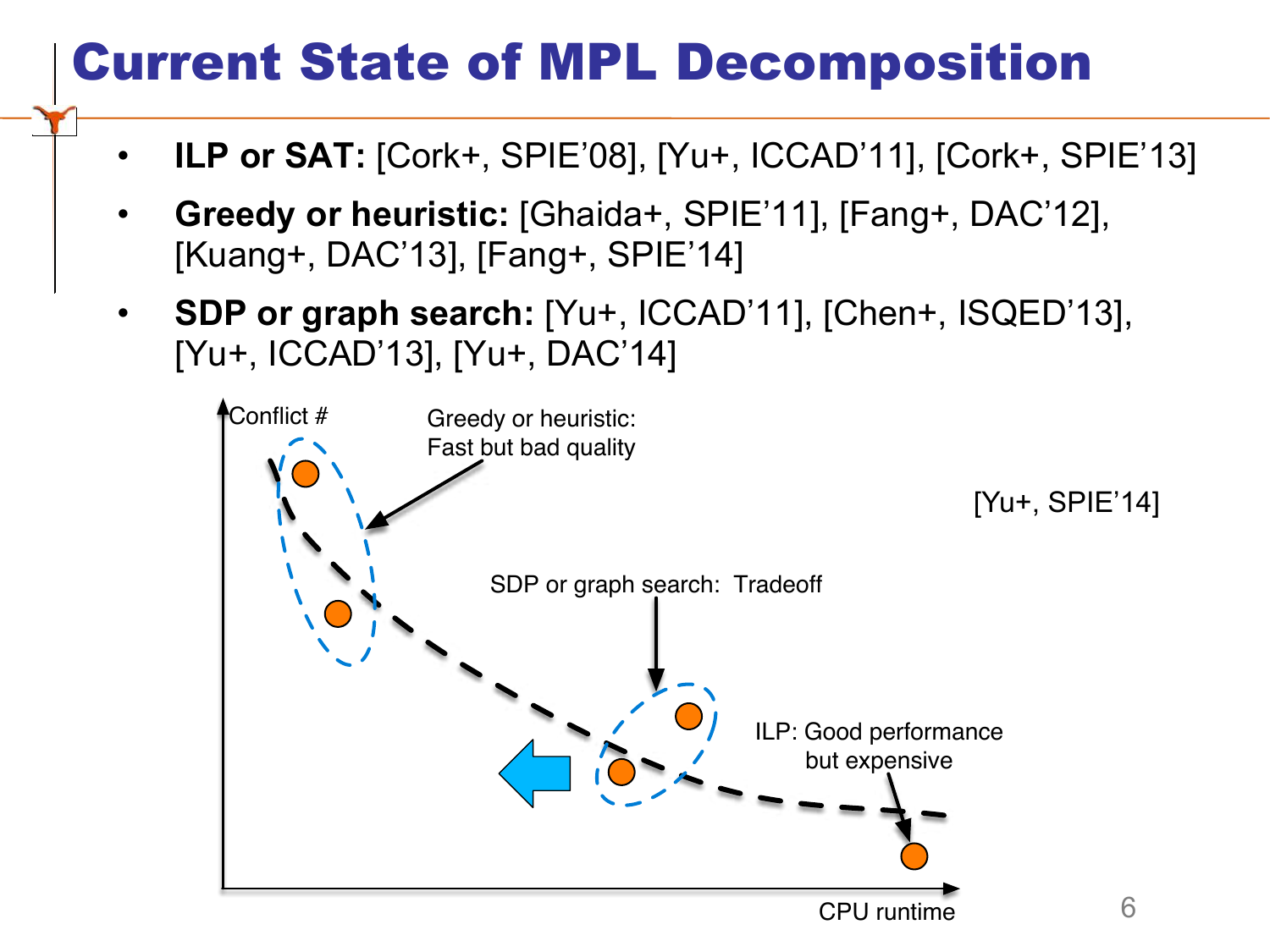## Major Contributions of This Work

- A new layout decomposition framework for TPL/QPL
- $ILP \rightarrow$  novel linear programming (LP) based algorithm with iterative rounding scheme
- An odd-cycle based technique to enhance LP solution quality (which can be better mapped to ILP solution)
- Our experiments obtain comparable quality cf. previous state-of-the-art, but are 26x to 600x faster than ILP, and 1.8x to 2.6x faster than SDP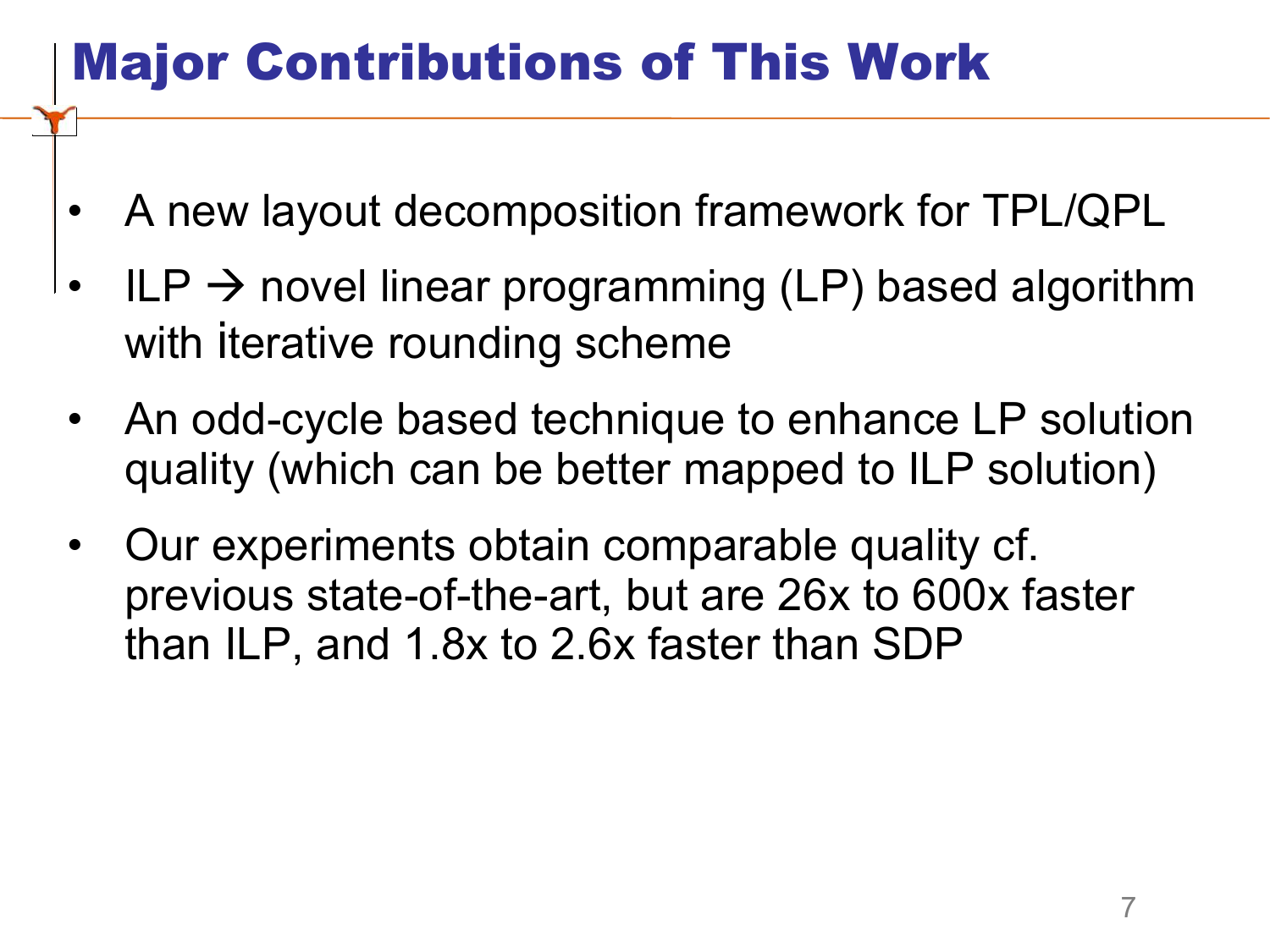# Problem Formulation

 $\blacksquare$  Input

- Uncolored layout patterns
- Minimum coloring distance  $d_c$
- Number of colors available (TPL or QPL)
- Output
	- Decomposed layout with color assignment for each pattern
	- TPL/QPL friendliness
	- Stitch insertion is not allowed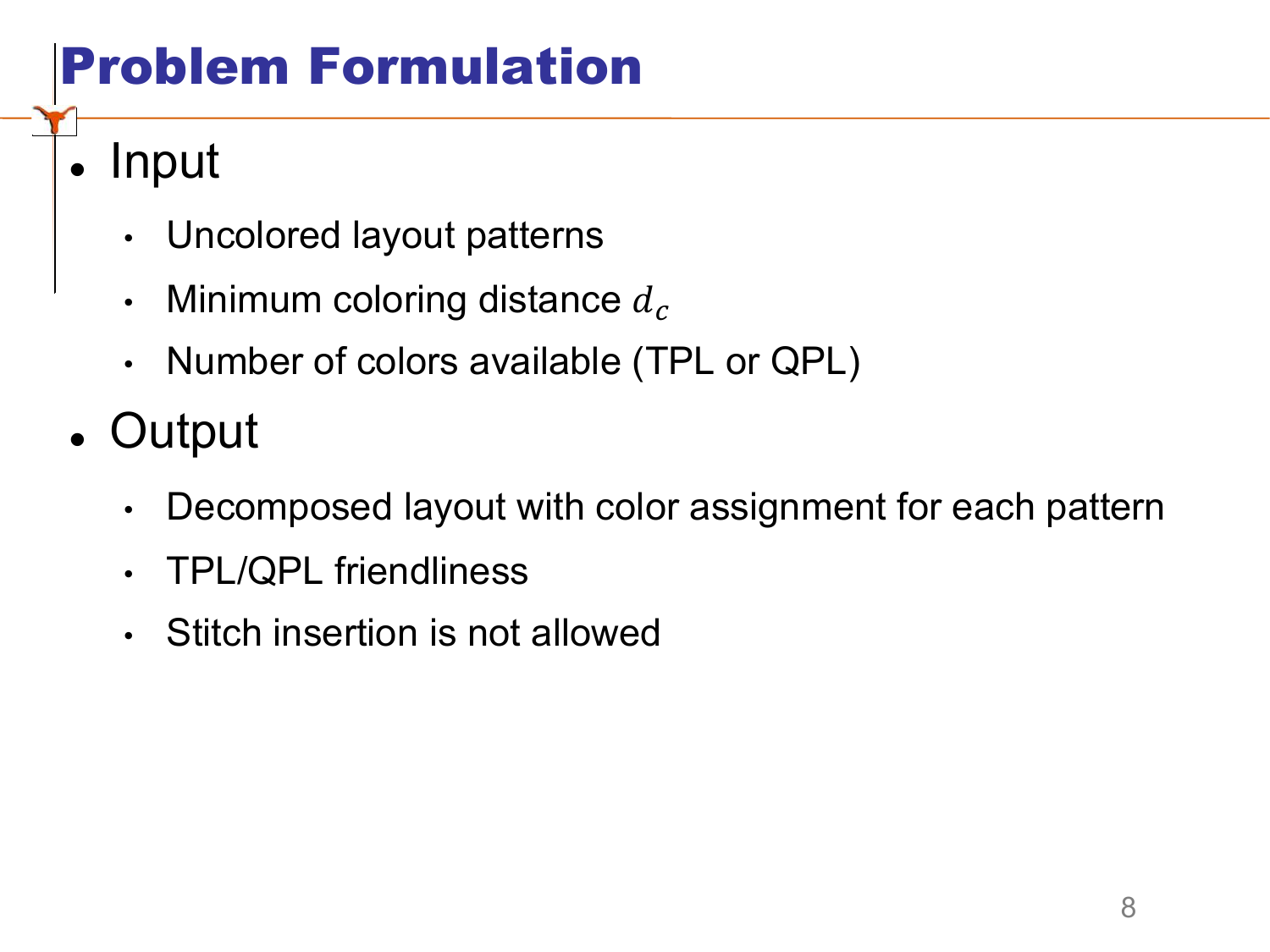## Initial ILP Formulation

• Represent color with two binary variables

 $(x_{i1}, x_{i2}) \rightarrow$  color  $(0,0) \rightarrow 0$  $(0,1) \rightarrow 1$  $(1,0) \rightarrow 2$  $(1, 1) \rightarrow 3$ 

The picture can't be displayed.

Additional constraint for TPL

 $x_{i1} + x_{i2} \leq 1$ 

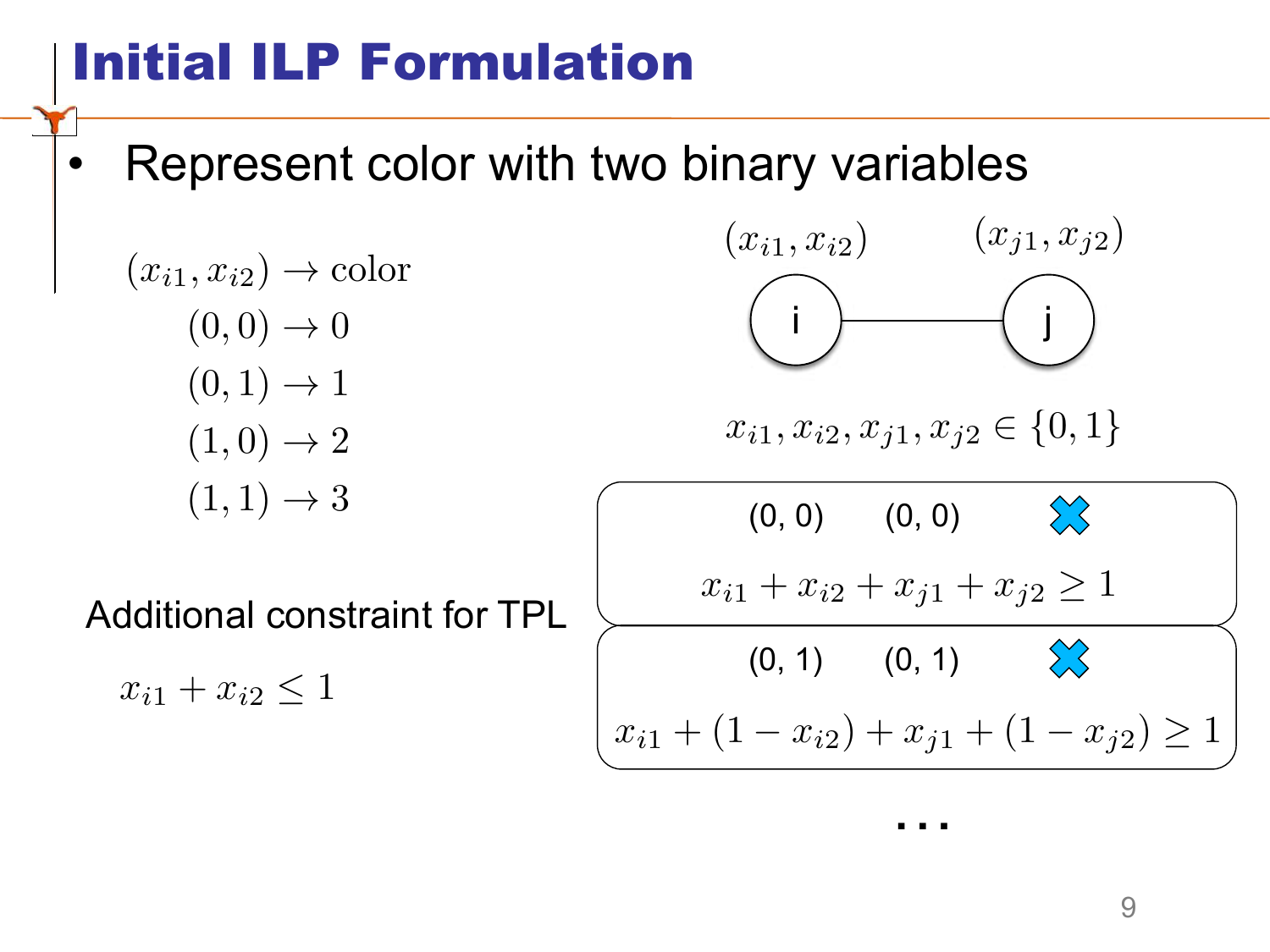#### ILP Formulation

The picture can't be displayed.

• The goal is to meet all the constraints

min *Objective*  
\ns.t 
$$
x_{i1} + x_{i2} \le 1
$$
, (1a)  
\n $x_{i1} + x_{i2} + x_{j1} + x_{j2} \ge 1$ ,  $\forall e_{ij} \in E_c$ , (1c)  
\n $x_{i1} + \bar{x}_{i2} + x_{j1} + \bar{x}_{j2} \ge 1$ ,  $\forall e_{ij} \in E_c$ , (1d)  
\n $\bar{x}_{i1} + x_{i2} + \bar{x}_{j1} + x_{j2} \ge 1$ ,  $\forall e_{ij} \in E_c$ , (1e)  
\n $\bar{x}_{i1} + \bar{x}_{i2} + \bar{x}_{j1} + \bar{x}_{j2} \ge 1$ ,  $\forall e_{ij} \in E_c$ , (1f)  
\n $\bar{x}_{i1} = 1 - x_{i1}$ ,  $\forall i \in V$ , (1g)  
\n $\bar{x}_{i2} = 1 - x_{i2}$ ,  $\forall i \in V$ , (1h)  
\n $x_{i1}, x_{i2} \in \{0, 1\}$ ,  $\forall i \in V$ . (1i)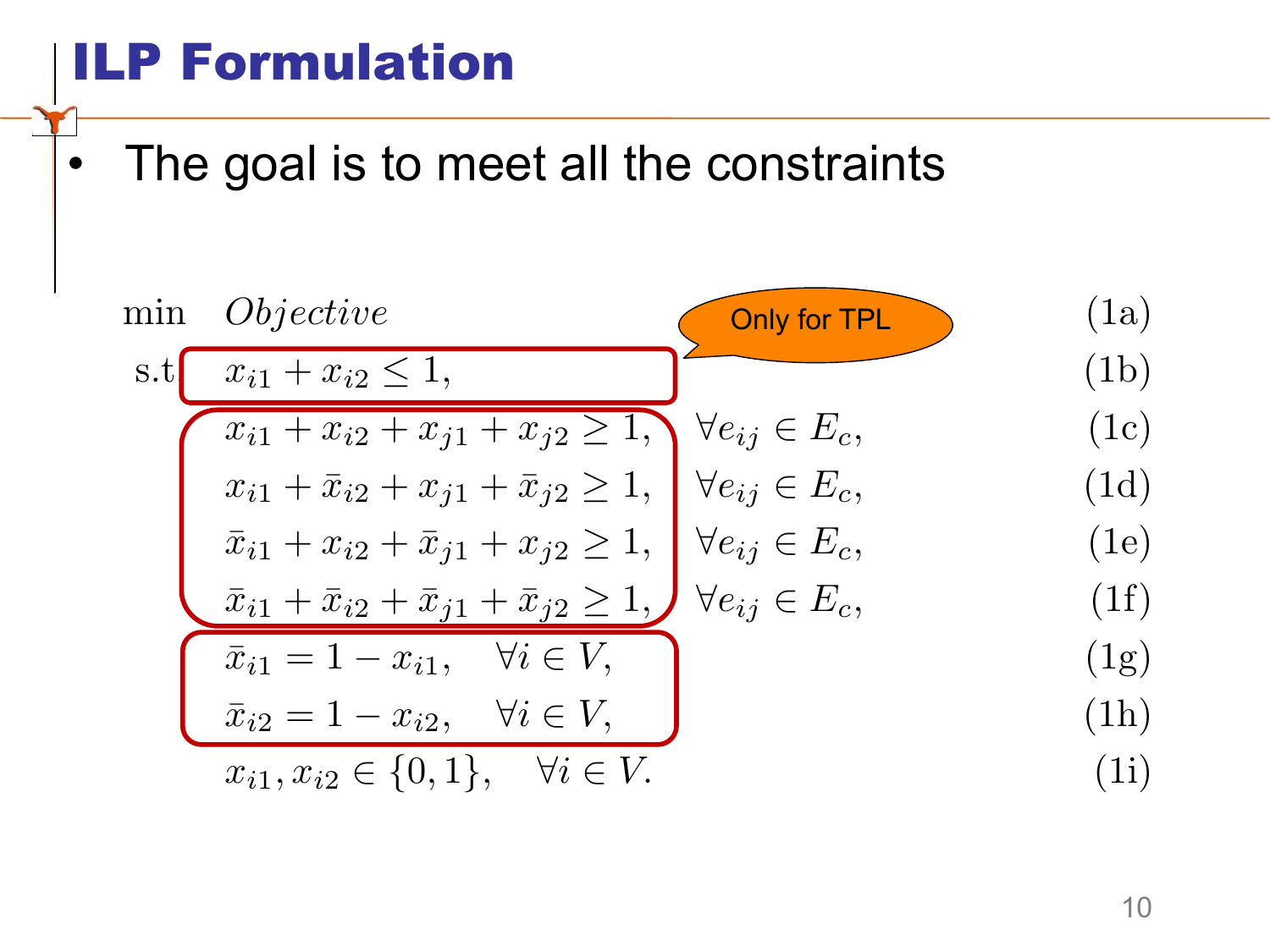#### LP Relaxation

The picture can't be displayed.

• Relax integer to continuous variables

min *Objective*  
\n1a)  
\n1b  
\n2.1, 
$$
x_{i1} + x_{i2} \le 1
$$
,  $y_{e_{ij}} \in E_c$ ,  $y_{e_{ij}} \in E_c$ ,  $y_{e_{ij}} \in E_c$ ,  $y_{e_{ij}} \in E_c$ ,  $y_{e_{ij}} \in E_c$ ,  $y_{e_{ij}} \in E_c$ ,  $y_{e_{ij}} \in E_c$ ,  $y_{e_{ij}} \in E_c$ ,  $y_{e_{ij}} \in E_c$ ,  $y_{e_{ij}} \in E_c$ ,  $y_{e_{ij}} \in E_c$ ,  $y_{e_{ij}} \in E_c$ ,  $y_{e_{ij}} \in E_c$ ,  $y_{e_{ij}} \in E_c$ ,  $y_{e_{ij}} \in E_c$ ,  $y_{e_{ij}} \in E_c$ ,  $y_{e_{ij}} \in E_c$ ,  $y_{e_{ij}} \in E_c$ ,  $y_{e_{ij}} \in E_c$ ,  $y_{e_{ij}} \in E_c$ ,  $y_{e_{ij}} \in E_c$ ,  $y_{e_{ij}} \in E_c$ ,  $y_{e_{ij}} \in E_c$ ,  $y_{e_{ij}} \in E_c$ ,  $y_{e_{ij}} \in E_c$ ,  $y_{e_{ij}} \in E_c$ ,  $y_{e_{ij}} \in E_c$ ,  $y_{e_{ij}} \in E_c$ ,  $y_{e_{ij}} \in E_c$ ,  $y_{e_{ij}} \in E_c$ ,  $y_{e_{ij}} \in E_c$ ,  $y_{e_{ij}} \in E_c$ ,  $y_{e_{ij}} \in E_c$ ,  $y_{e_{ij}} \in E_c$ ,  $y_{e_{ij}} \in E_c$ ,  $y_{e_{ij}} \in E_c$ ,  $y_{e_{ij}} \in E_c$ ,  $y_{e_{ij}} \in E_c$ ,  $y_{e_{ij}} \in E_c$ ,  $y_{e_{ij}} \in E_c$ ,  $y_{e_{ij}} \in E_c$ ,  $y_{e_{ij}} \in E_c$ ,  $y_{e_{ij}} \in E_c$ ,  $y_{e_{ij}} \in E_c$ ,  $y_{e_{ij}} \in E_c$ ,  $y_{e_{ij}} \in E_c$ ,  $y_{e_{ij}} \in E_c$ ,  $y_{e_{ij}} \in E_c$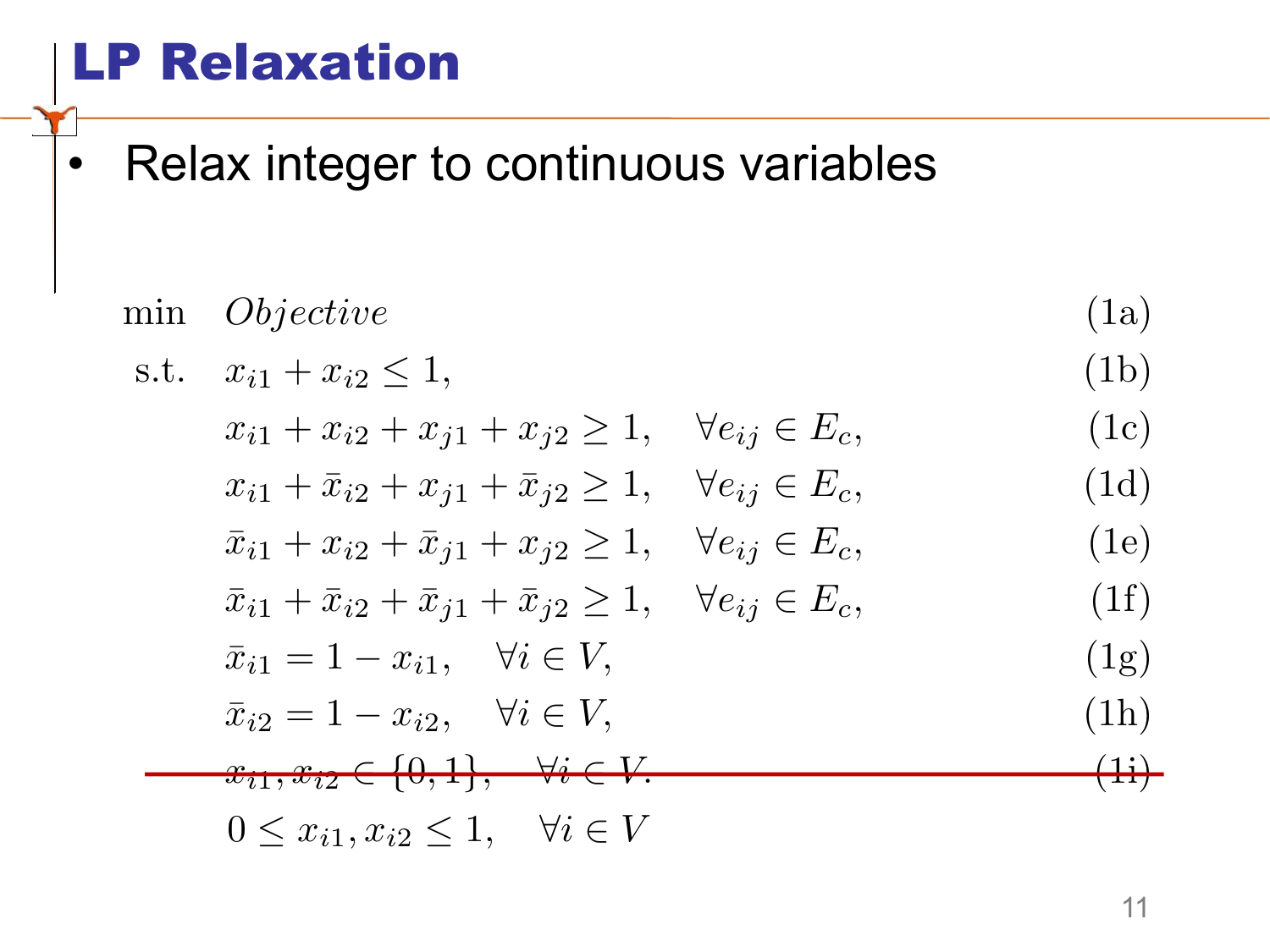# LPIR

- Linear programming and iterative rounding (LPIR)
- Non-integer solutions
	- Fewer non-integers mean closer to optimal solutions of ILP
	- Prune non-integer solutions in the feasible set

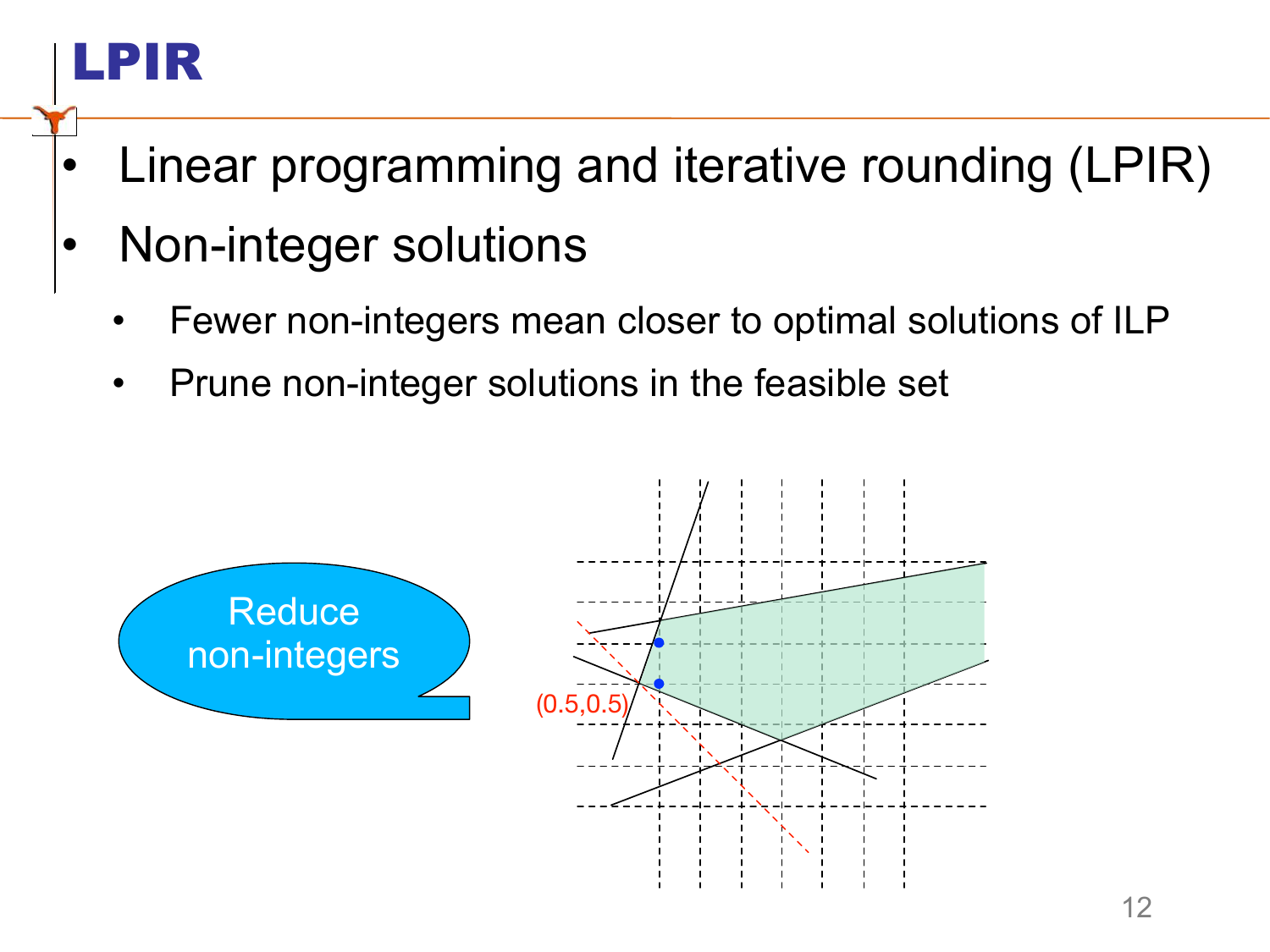#### Simple Observation

• Suppose 
$$
x_{i1} = x_{j1} = 0
$$

$$
(x_{i1}, x_{i2}) \qquad (x_{j1}, x_{j2})
$$

$$
\begin{aligned}\n\overline{x}_{i1} + \overline{x}_{i2} + \overline{x}_{j1} + \overline{x}_{j2} &\ge 1, \\
\overline{x}_{i1} + \overline{x}_{i2} + \overline{x}_{j1} + \overline{x}_{j2} &\ge 1, \\
\overline{x}_{i1} + \overline{x}_{i2} + \overline{x}_{j1} + \overline{x}_{j2} &\ge 1, \\
\overline{x}_{i1} + \overline{x}_{i2} + \overline{x}_{j1} + \overline{x}_{j2} &\ge 1, \\
\overline{x}_{i2} + \overline{x}_{j1} + \overline{x}_{j2} &\ge 1, \\
\overline{x}_{i2} + \overline{x}_{j1} + \overline{x}_{j2} &\ge 1, \\
\overline{x}_{i3} + \overline{x}_{i2} + \overline{x}_{j1} + \overline{x}_{j2} &\ge 1, \\
\overline{x}_{i4} + \overline{x}_{i2} + \overline{x}_{j1} + \overline{x}_{j2} &\ge 1, \\
\overline{x}_{i5} + \overline{x}_{i2} + \overline{x}_{j1} + \overline{x}_{j2} &\ge 1, \\
\overline{x}_{i6} + \overline{x}_{i7} + \overline{x}_{i8} &\ge 1, \\
\overline{x}_{i7} + \overline{x}_{i8} + \overline{x}_{i9} + \overline{x}_{i1} + \overline{x}_{i1} &\ge 1, \\
\overline{x}_{i8} + \overline{x}_{i1} + \overline{x}_{i2} &\ge 1, \\
\overline{x}_{i9} + \overline{x}_{i1} + \overline{x}_{i2} &\ge 1, \\
\overline{x}_{i0} + \overline{x}_{i1} + \overline{x}_{i2} &\ge 1, \\
\overline{x}_{i1} + \overline{x}_{i2} + \overline{x}_{i1} &\ge 1, \\
\overline{x}_{i2} + \overline{x}_{i2} + \overline{x}_{i2} &\ge 1, \\
\overline{x}_{i1} + \overline{x}_{i2} + \overline{x}_{i2} &\ge 1, \\
\overline{x}_{i2} + \overline{x}_{i2} + \overline{x}_{i2} &\ge 1, \\
\overline{x}_{i1} + \overline{x}_{i2} &\ge 1, \\
\overline{x}_{i2} + \overline{x}_{i1} &\ge 1, \\
\overline{x}_{i2} + \overline{x}_{i2} &\ge 1, \\
\overline{x}_{i1
$$

$$
\overline{x}_{i1} = 1 - x_{i1}, \quad \forall i \in V,
$$
\n(1g)

$$
\bar{x}_{i2} = 1 - x_{i2}, \quad \forall i \in V \tag{1h}
$$

$$
\qquad \qquad \Longrightarrow
$$

The picture can't be displayed.

$$
x_{i2} + x_{j2} = 1
$$

The second bits must be different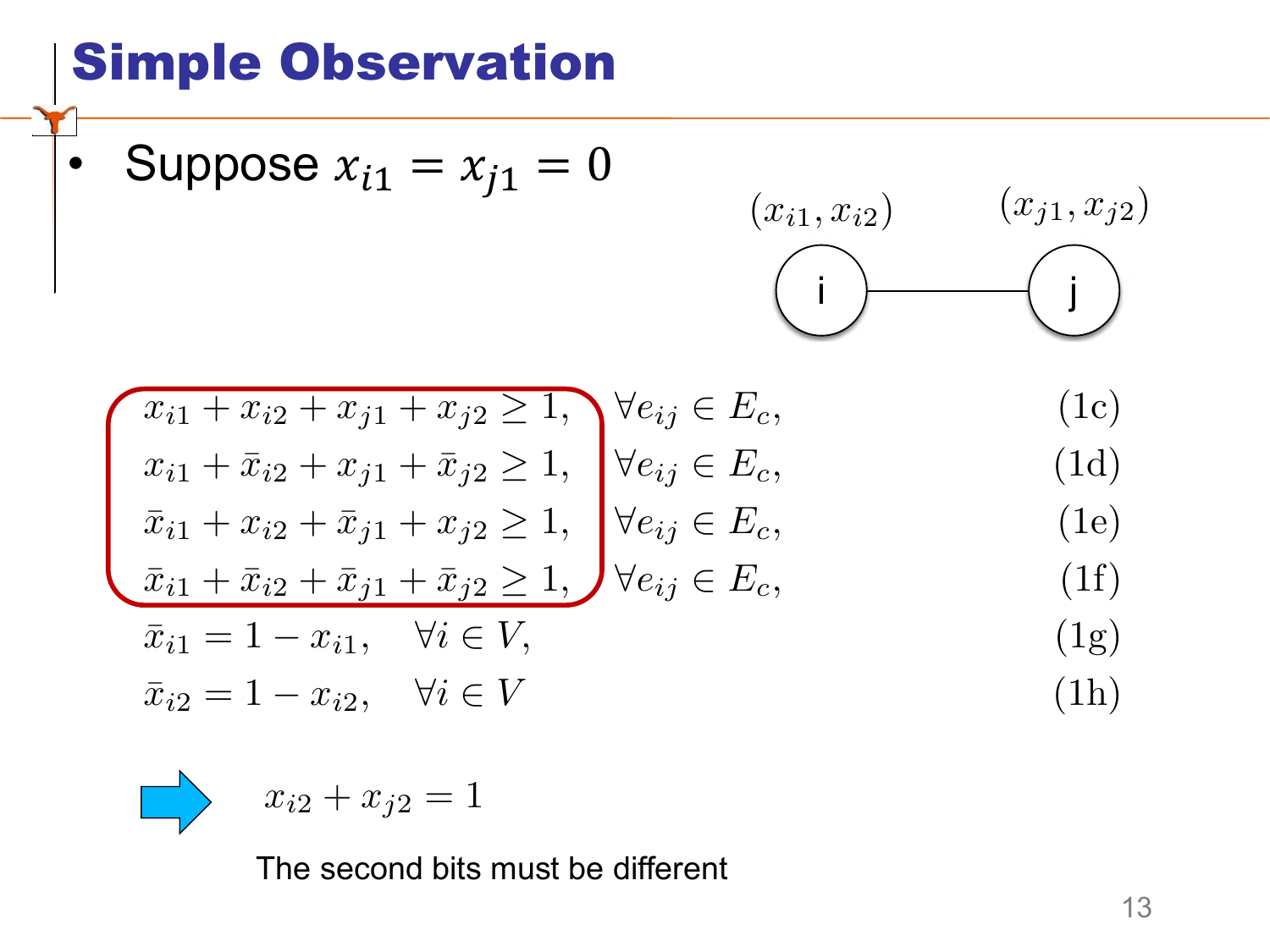#### Non-integers along Odd Cycles

- Consider the constraints along an odd cycle
- Suppose  $x_{i1} = x_{i1} = x_{k1} = x_{l1} = x_{m1} = 0$

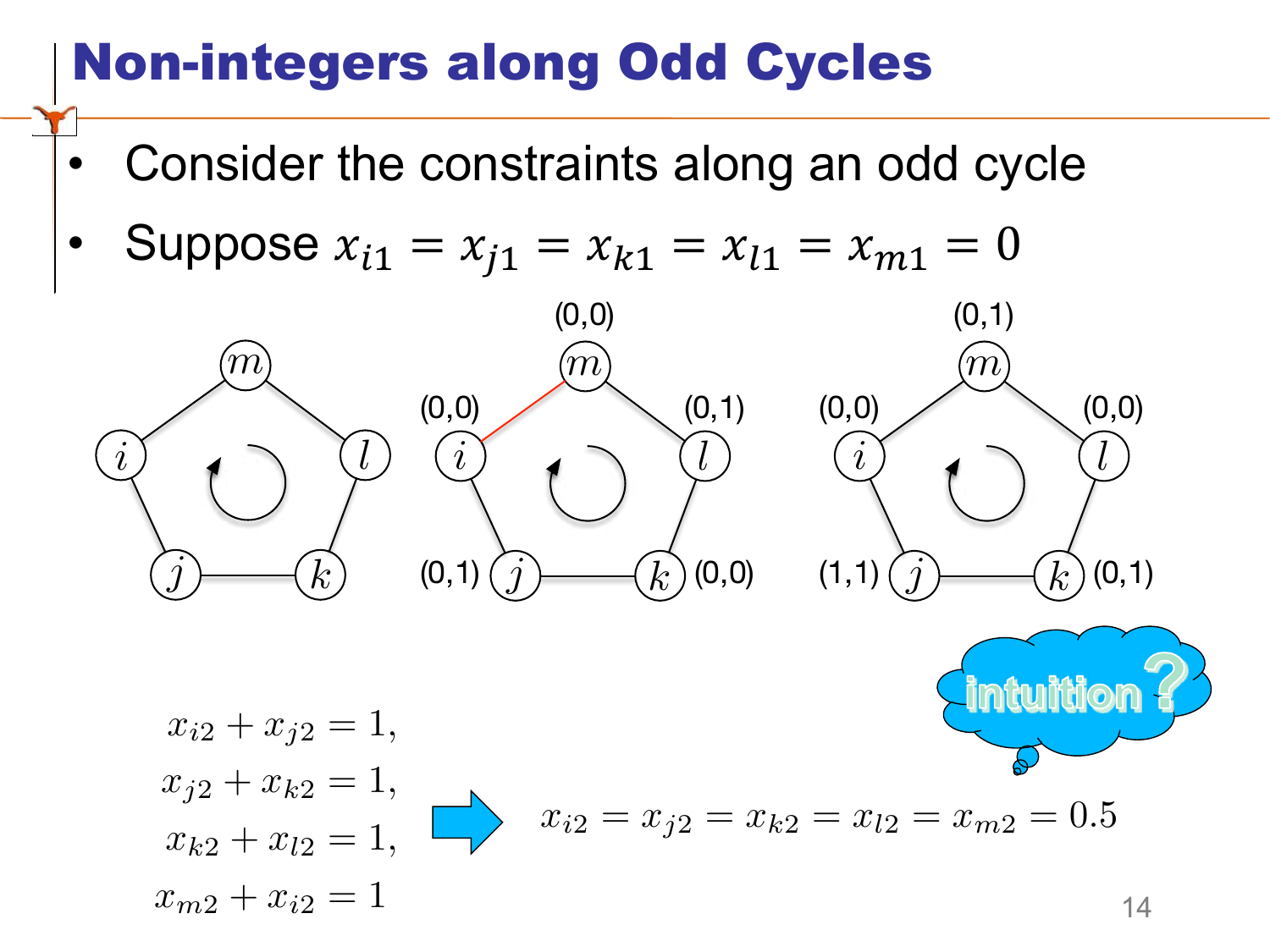#### LPIR – Add Odd Cycle Constraints

- Additional constraints
- Prune non-integer solutions from feasible set



s.t.

The picture can't be displayed.

$$
x_{i1} + x_{j1} + x_{k1} + x_{l1} + x_{m1} \ge 1,
$$
  
(1 - x<sub>i1</sub>) + (1 - x<sub>j1</sub>) + (1 - x<sub>k1</sub>) + (1 - x<sub>l1</sub>) + (1 - x<sub>m1</sub>) \ge 1

Help resolve potential non-integers in the second bits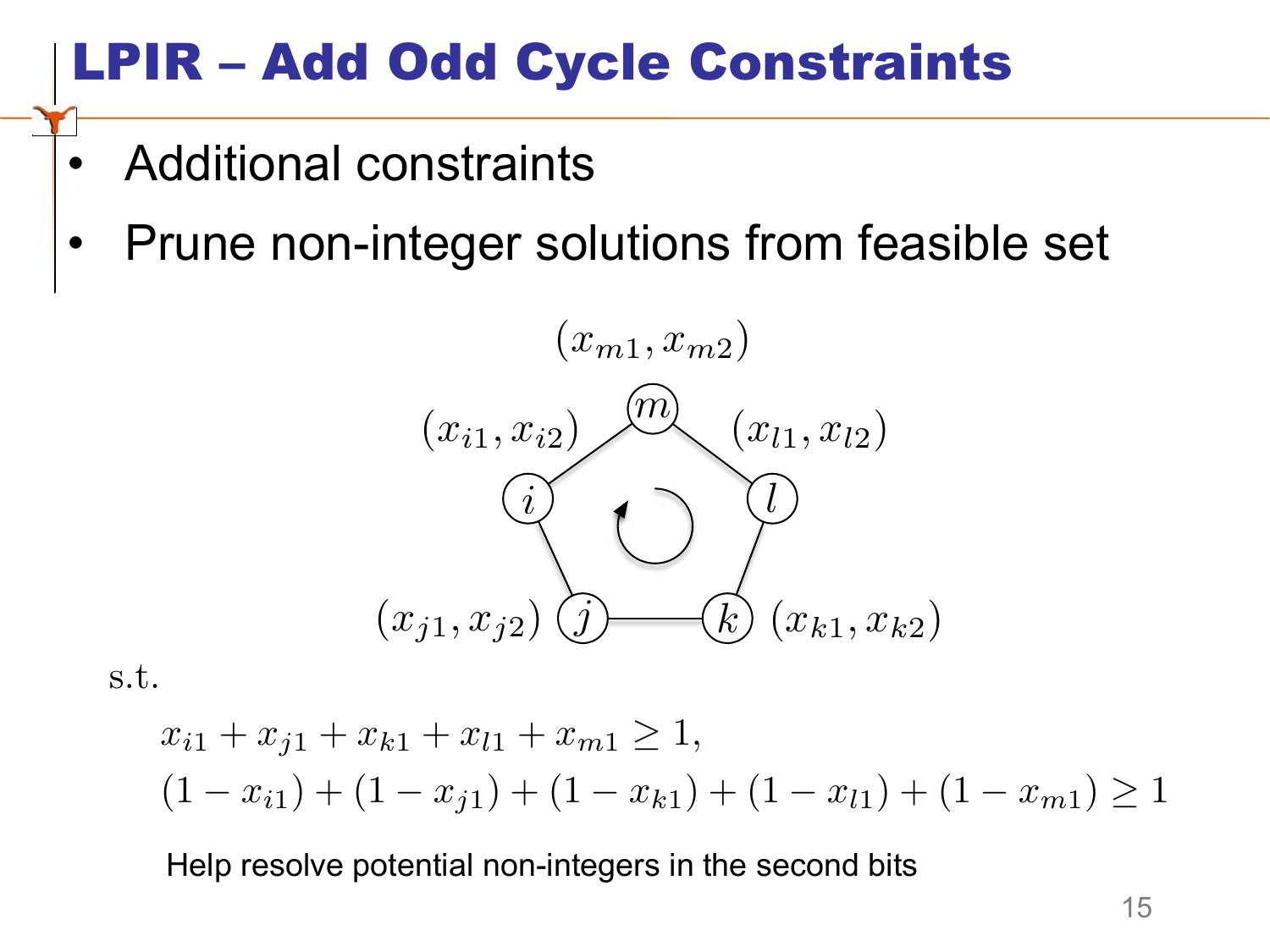# LPIR – Objective Function Biasing

- Push non-integer solutions to integers by dynamically adapting the objective function
- If  $x_i = 0.6$ , it means  $x_i$  tends to be 1

The picture can't be displayed.

• If  $x_i = 0.4$ , it means  $x_i$  tends to be 0

If 
$$
x_i > 0.5
$$
,  $obj \leftarrow obj + (1 - x_i)$ .  
If  $x_i < 0.5$ ,  $obj \leftarrow obj + x_i$ .

Cannot handle (0.5, 0.5)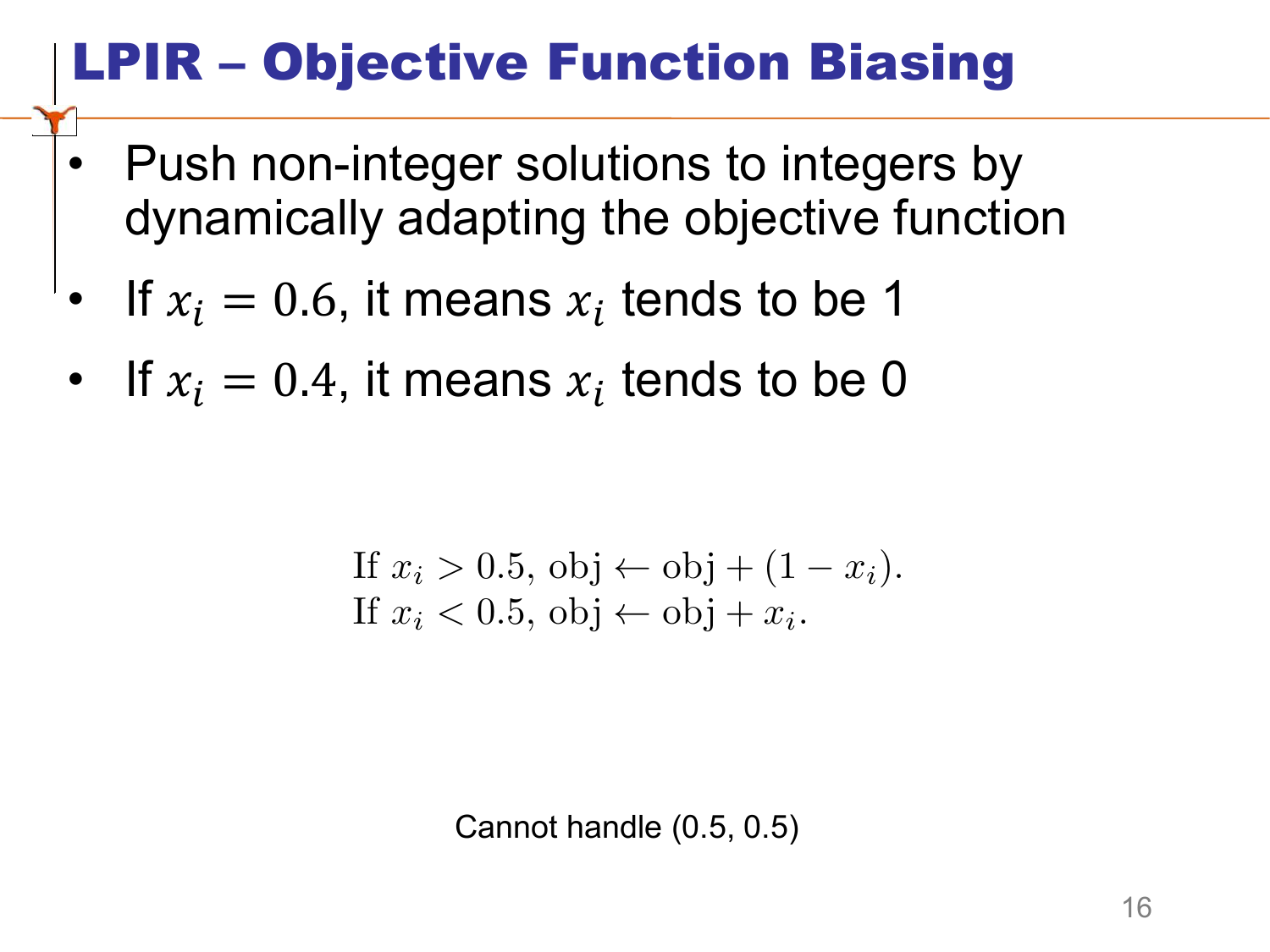## R – Binding Constraints Analysis

The picture

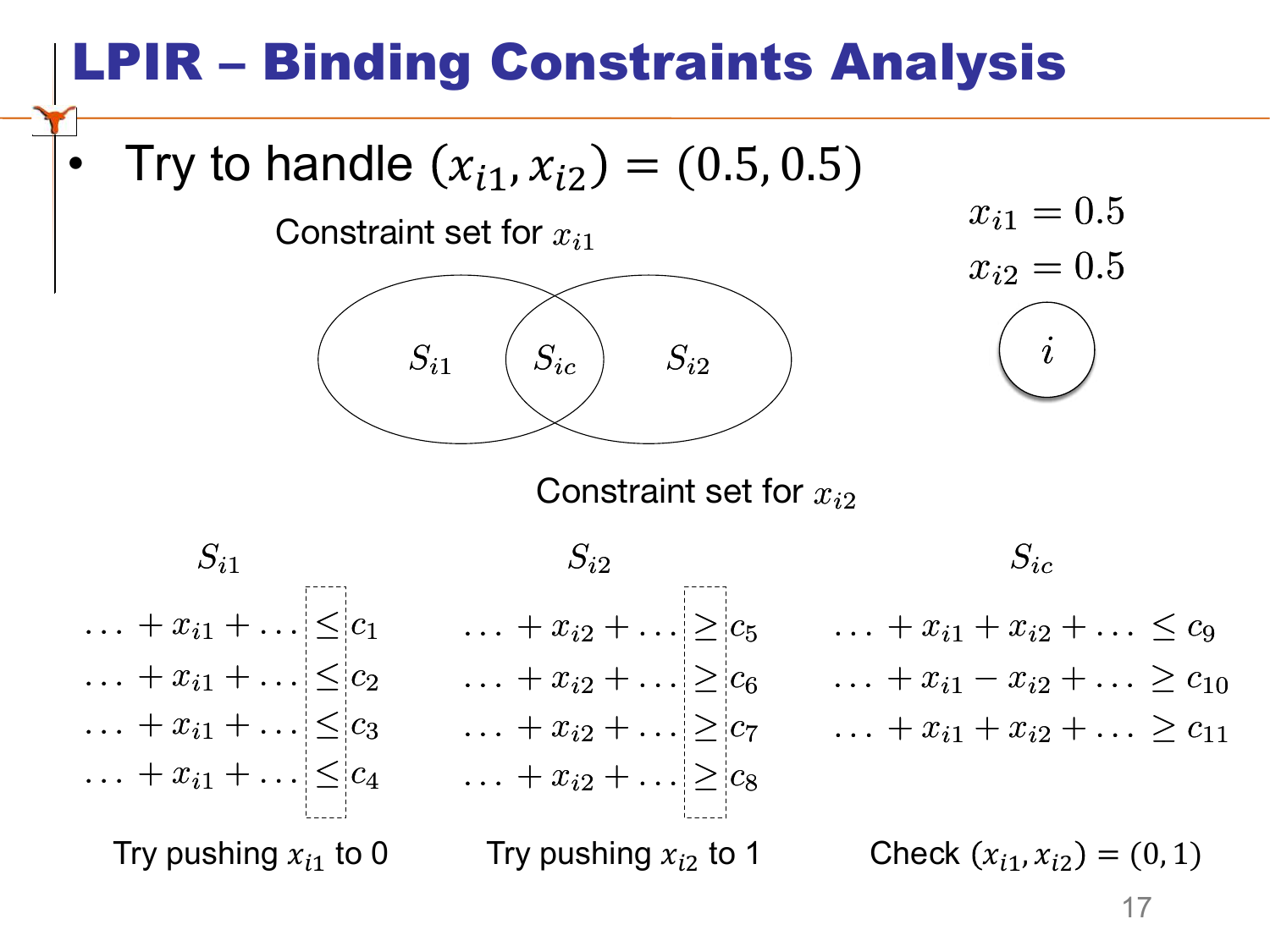#### Graph Simplification – Iterative Vertex Removal

Iterative vertex removal

The picture can't be displayed.

Density aware recovery

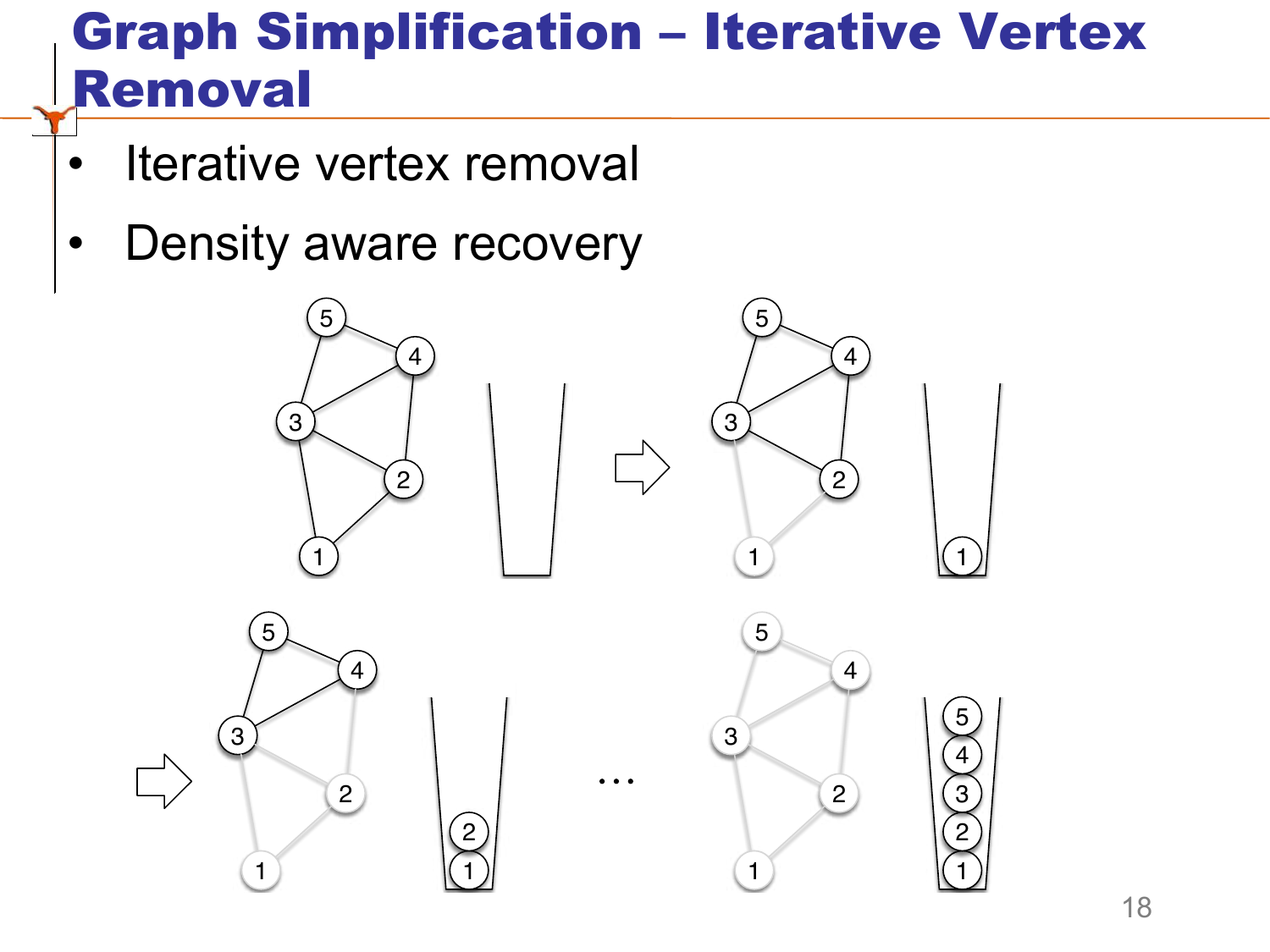#### Graph Simplification: Bi-connected Component Extraction

Color recovery

The picture can't be displayed.

• Color rotation on each component

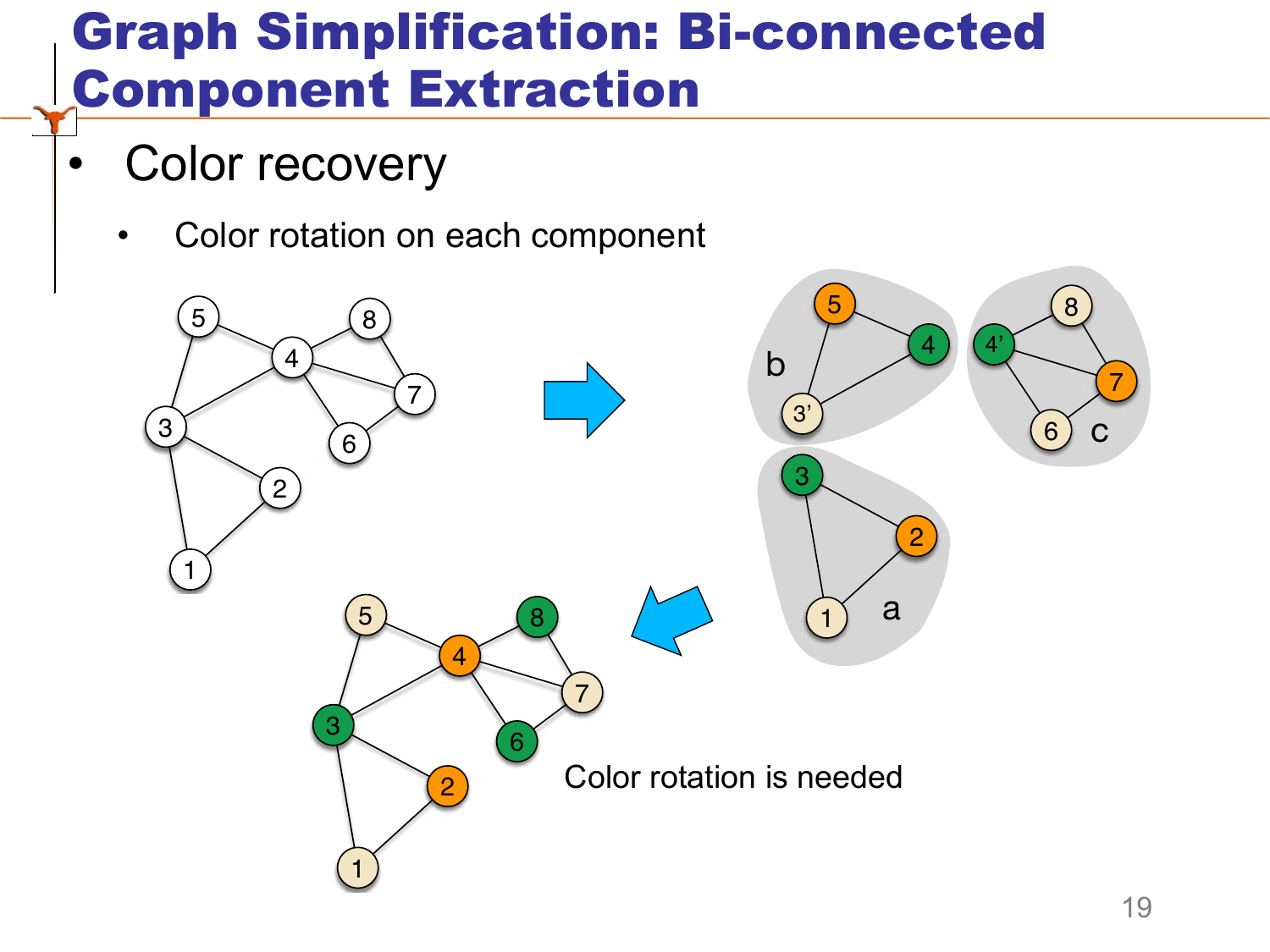## Overall Flow

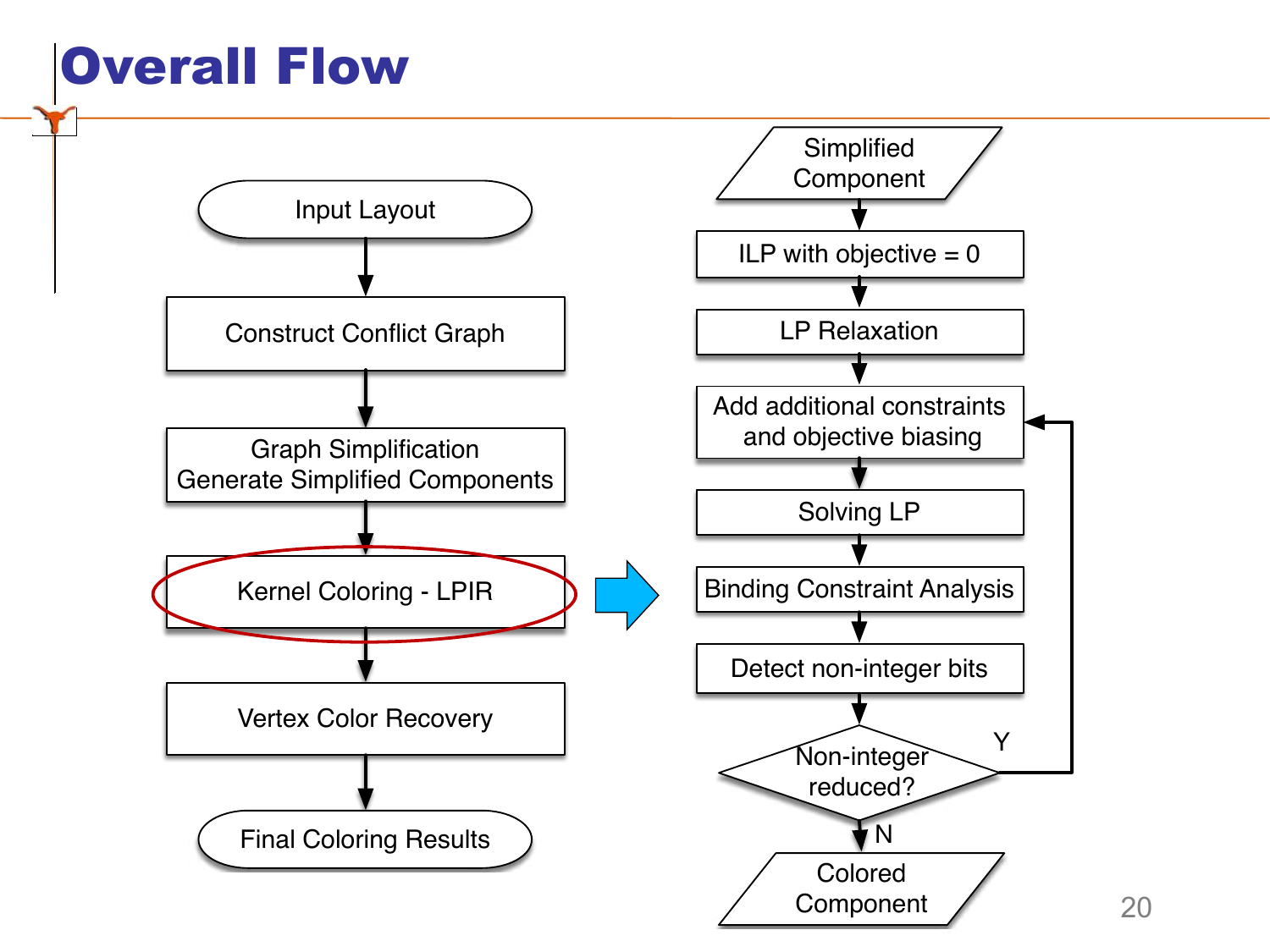#### Experimental Environment Setup

- Implemented in C++
- 8-Core 3.4GHz Linux server
- 32GB RAM

- ISCAS benchmark from [Yu+, TCAD'15]
- LP solver Gurobi was used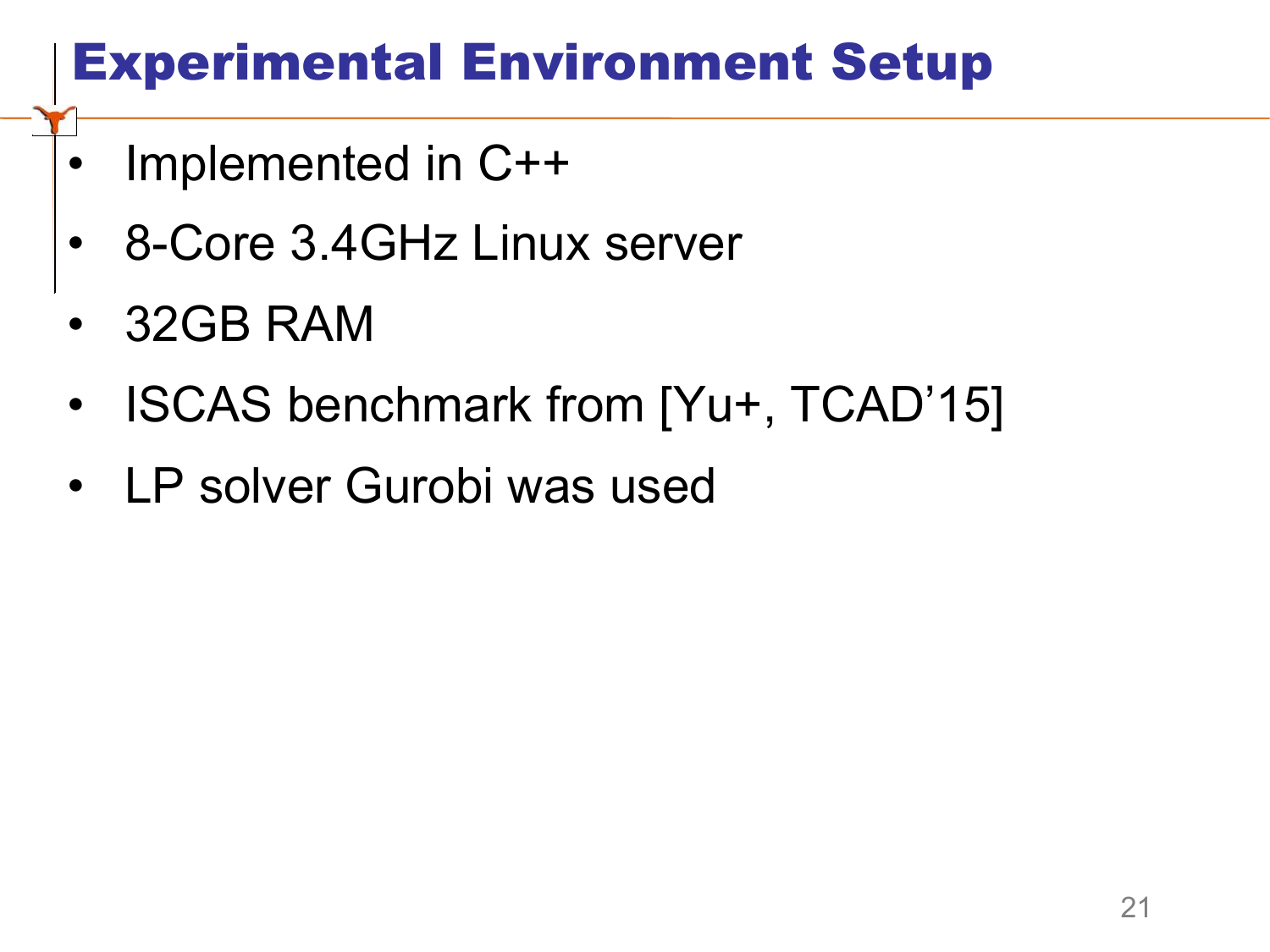#### Experimental Results on TPL



Baseline 1: ILP [Yu+, TCAD'15] Baseline 2: SDP [Yu+, TCAD'15] LPIR achieves almost the same conflict numbers as ILP and SDP, but 26x faster than ILP and 1.8x faster than SDP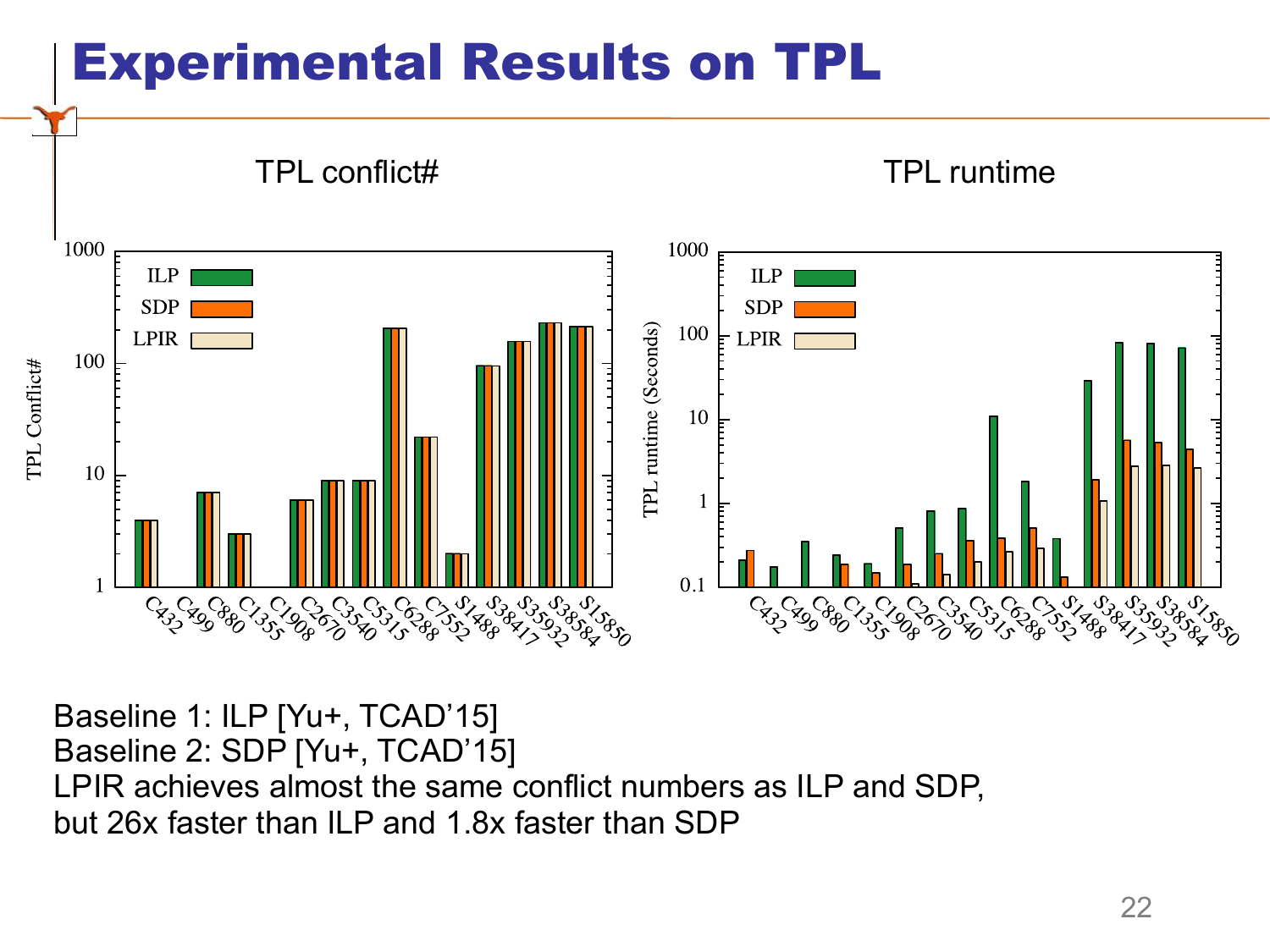#### Experimental Results on QPL



Baseline 1: ILP [Yu+, DAC'14] Baseline 2: SDP [Yu+, DAC'14] LPIR achieves less than 2% degradation in conflict numbers than SDP, but 600x faster than ILP and 2.6x faster than SDP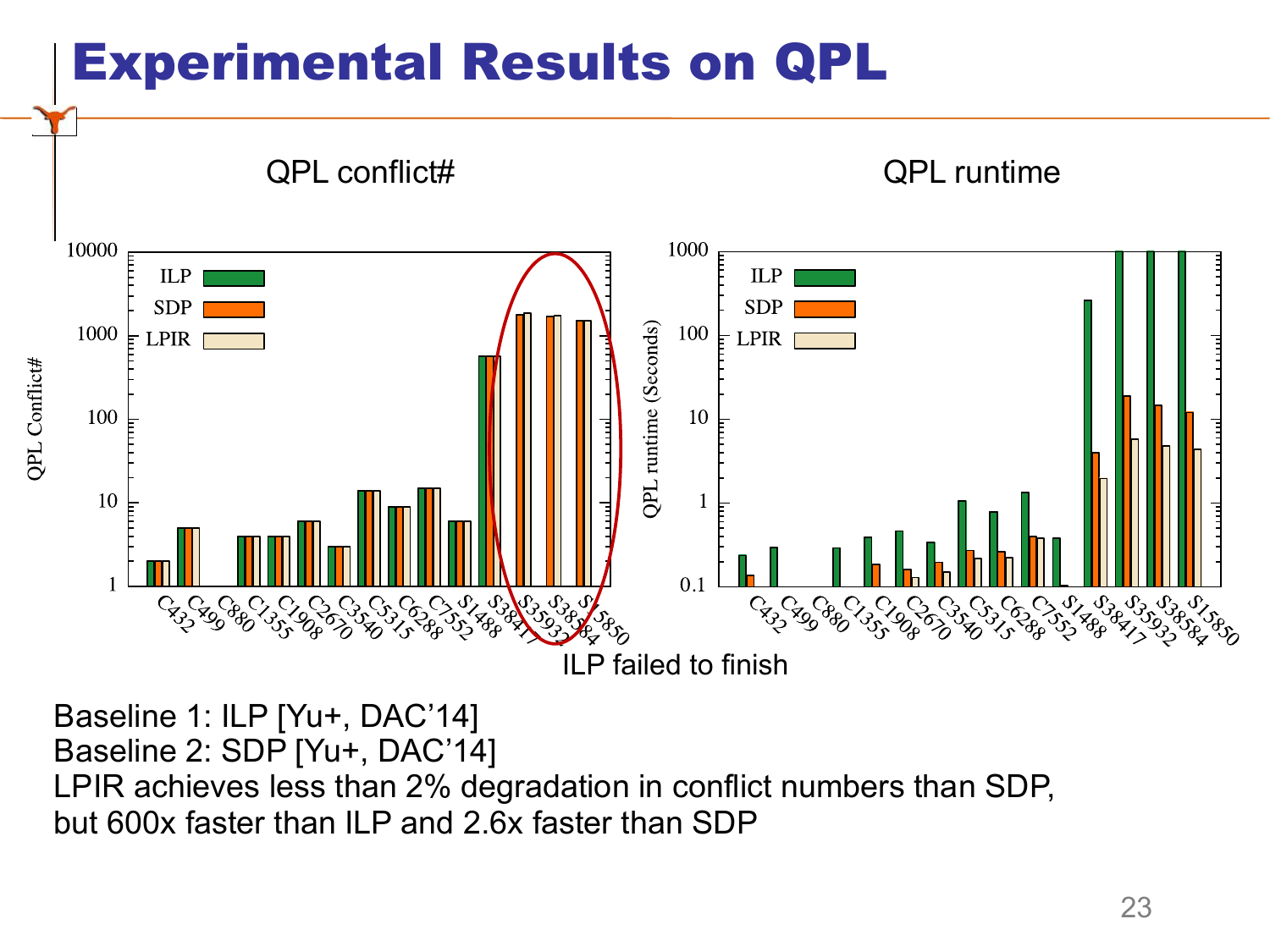### Conclusion

- This paper proposes a new layout decomposition framework for TPL/QPL
	- Novel linear programming (LP) based algorithm with iterative rounding
	- Odd-cycle based pruning technique to enhance LP quality
	- Very good results cf. previous state-of-the-art decomposer
- Future work
	- Lithography impacts (e.g., hotspots) from different decomposition solutions
	- Decomposition friendliness from early design stages like placement and routing